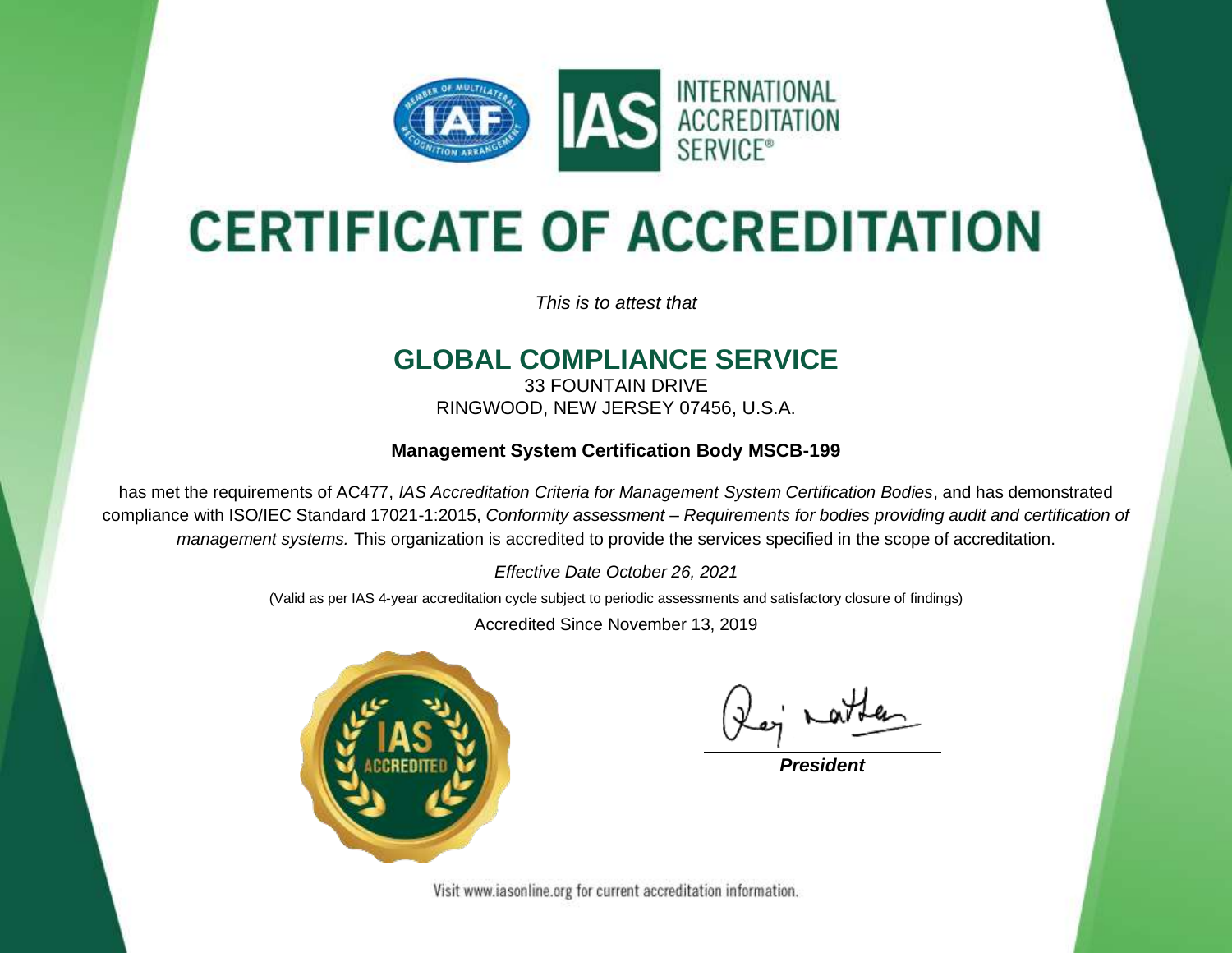## **SCOPE OF ACCREDITATION**

International Accreditation Service, Inc. 3060 Saturn Street, Suite 100, Brea, California 92821, U.S.A. | www.iasonline.org

#### **GLOBAL COMPLIANCE SERVICE**

33 FOUNTAIN DRIVE RINGWOOD, NEW JERSEY 07456, U.S.A. [https://gcsregistrar.com](https://gcsregistrar.com/)

**MSCB-199**

**Contact Name** Sean Mikhail Isaiah **Contact Phone** +1-973-444-9493

Accredited to ISO/IEC 17021-1:2015 *Effective Date October 26, 2021*

| <b>Discipline of Certification:</b>                                                                                                                                                                                                                                                                                                                                                                                                                                                     | <b>Quality Management Systems</b>                                                                                                                                                                                                                                                             |  |  |  |
|-----------------------------------------------------------------------------------------------------------------------------------------------------------------------------------------------------------------------------------------------------------------------------------------------------------------------------------------------------------------------------------------------------------------------------------------------------------------------------------------|-----------------------------------------------------------------------------------------------------------------------------------------------------------------------------------------------------------------------------------------------------------------------------------------------|--|--|--|
| <b>Certification Standard:</b>                                                                                                                                                                                                                                                                                                                                                                                                                                                          | ISO 9001:2015                                                                                                                                                                                                                                                                                 |  |  |  |
| <b>Certification Scheme:</b>                                                                                                                                                                                                                                                                                                                                                                                                                                                            | N/A                                                                                                                                                                                                                                                                                           |  |  |  |
| <b>Certification Sectors</b>                                                                                                                                                                                                                                                                                                                                                                                                                                                            |                                                                                                                                                                                                                                                                                               |  |  |  |
| 4: Textiles and textile products (WR-Clus)<br>5: Leather and leather products (WR-Crit)<br>6: Wood and wood products (WR-Clus)<br>14: Rubber and plastic products (WR-Crit)<br>17: Basic metals and fabricated metal products (WR-Clus)<br>18: Machinery and equipment (WR-Clus)<br>19: Electrical and optical equipment (WR-Clus)<br>20: Shipbuilding (WR-Crit)<br>22: Other transport equipment (WR-Crit)<br>23: Manufacturing Not Elsewhere Classified (WR-Clus)<br>28: Construction | 29: Wholesale and retail trade; Repair of motor vehicles,<br>motorcycles and personal and household goods<br>32: Financial intermediation; real estate; renting<br>33: Information technology<br>34: Engineering services<br>35: Other services<br>36: Public administration<br>37: Education |  |  |  |

Note: For codes followed by (WR-XXX-XXXX), please contact IAS for clarification

*Note: The above scope of accreditation is based on the statistical nomenclature for economic activities NACE rev. 2 and recommended by IAF ID 1:2014.*

The scope of accreditation represents broad classifications granted by IAS on the basis of the management system certification processes demonstrated by the certification body (CB). Accreditation is based on the competence and ability to effectively apply the requirements of the relevant certification standards listed in the CB's scope of accreditation. IAS accreditation entails review of the CBs own management system, on-site assessment of the CB's certification processes, review of CB's access to expertise including onsite observation of the CB when conducting certification audits at client sites. Under the conditions of accreditation, the CB is obligated to use equivalent certification practices covering the specific scopes as listed for all clients and as demonstrated during the accreditation process. Accreditation does not cover certification in areas outside the scope of this accreditation certificate. Accreditation does not imply endorsement of the products or the design or performance characteristics of products certified by the CB.

**MSCB-199 Global Compliance Service**





**Effective Date October 26, 2021 Page 2 of 3** *IAS/MSCB/100-2* 

IAF MLA Signatory for Management System (QMS, EMS, ISMS, FSMS, EnMS, MDQMS, OHSMS)